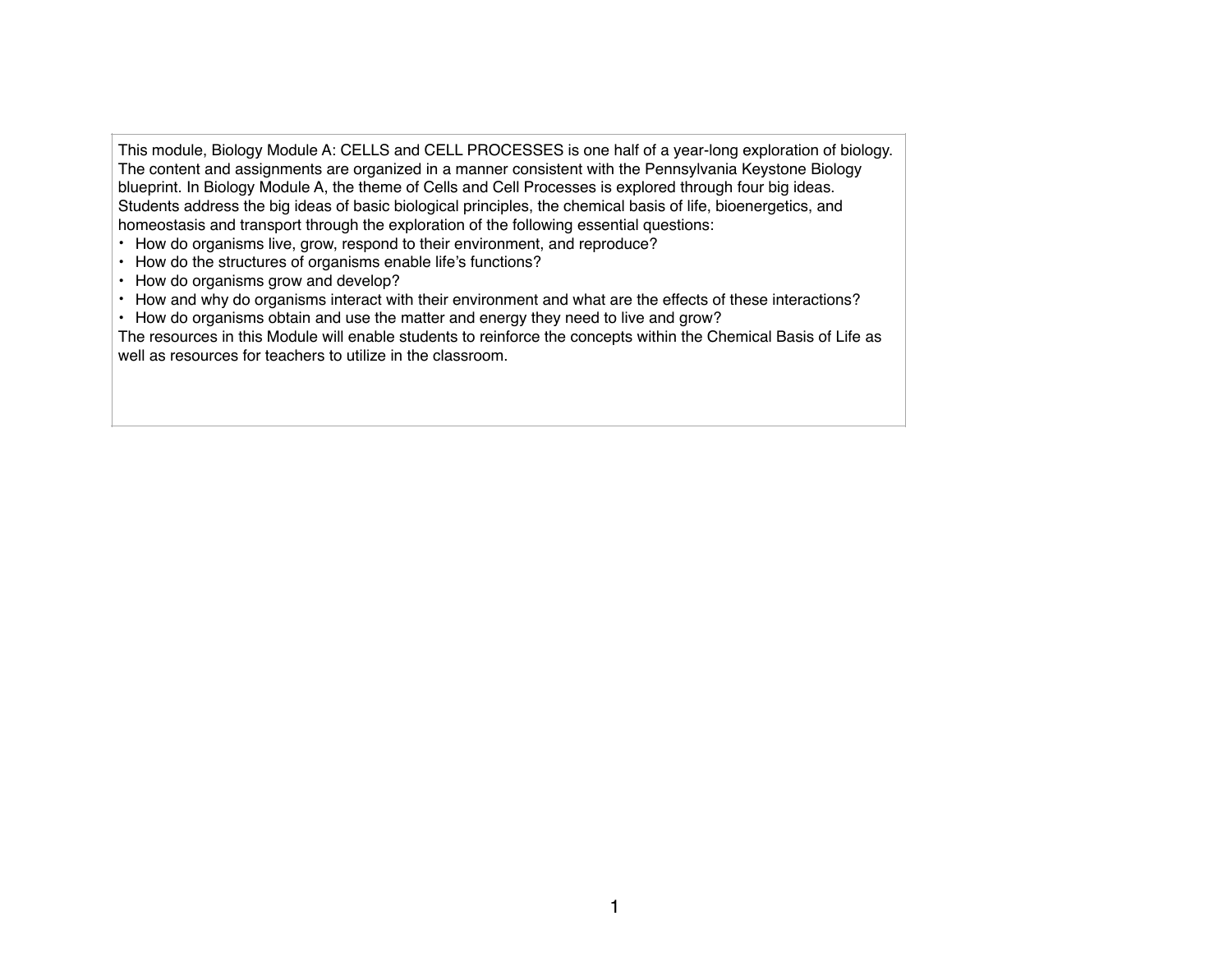## BIO A: THE CHEMICAL BASIS FOR LIFE

| <b>Module Title</b>                | <b>Message</b>                                                                                                                                                                                                                                                                                                                                                                                                                                                                                                                 | <b>Assignment /</b><br><b>Call to Action</b>                        | <b>Content</b><br><b>Directions</b> | <b>Resource / URL</b>                                                                              | Info about the<br><b>URL</b> (published<br>on the "i"<br>button of a<br>resource/url) | <b>Notes</b> |  |
|------------------------------------|--------------------------------------------------------------------------------------------------------------------------------------------------------------------------------------------------------------------------------------------------------------------------------------------------------------------------------------------------------------------------------------------------------------------------------------------------------------------------------------------------------------------------------|---------------------------------------------------------------------|-------------------------------------|----------------------------------------------------------------------------------------------------|---------------------------------------------------------------------------------------|--------------|--|
| BIO A:<br><b>BIOENERGETICS</b>     | In this unit, students will investigate explanations for the chemical basis of life including atoms, molecules, and the larger biological<br>macromolecule groups that are composed of monomers and polymers. Students will gain an understanding of how macromolecules function<br>to sustain life function. Students will explore the unique qualities of water that allow it to support life on Earth. Students will increase their<br>understanding through using models, conducting investigations, and critical reading. |                                                                     |                                     |                                                                                                    |                                                                                       |              |  |
|                                    |                                                                                                                                                                                                                                                                                                                                                                                                                                                                                                                                |                                                                     |                                     |                                                                                                    |                                                                                       |              |  |
| <b>Biochemical</b><br>Organization | Students investigate the<br>structure and function of<br>carbohydrates, lipids,<br>proteins, and nucleic acids in<br>organisms while examining<br>how carbon is uniquely<br>suited to form biological<br>macromolecules and how<br>these form from monomers.<br><b>SAS</b><br>Standards 3.1.B.A7, 3.2.C.A<br>2, 3.1.B.A8, 3.1.B.A2, 3.1.C.<br>A2, 3.1.C.A7                                                                                                                                                                     | READ the text on<br>Macromolecules<br>Ch. 2 Sec 1.                  |                                     | https://<br>itunes.apple.com/<br>us/book/ck-12-<br>biology-interactive/<br>id574071922?<br>$mt=13$ |                                                                                       |              |  |
|                                    |                                                                                                                                                                                                                                                                                                                                                                                                                                                                                                                                | WATCH the You Are<br>What You Eat<br>video.                         |                                     | https://<br>www.youtube.com/<br>watch?<br>v=H8WJ2KENIK0                                            |                                                                                       |              |  |
|                                    |                                                                                                                                                                                                                                                                                                                                                                                                                                                                                                                                | <b>COMPLETE</b> the<br>worksheet on<br>cafeteria<br>macromolecules. |                                     | https://<br>drive.google.com/<br>open?<br>id=0B99Um_mvTW<br>dGdWVtN1R0dXZI<br>V3M                  | PDF - Biological<br><b>Macromolecules</b>                                             |              |  |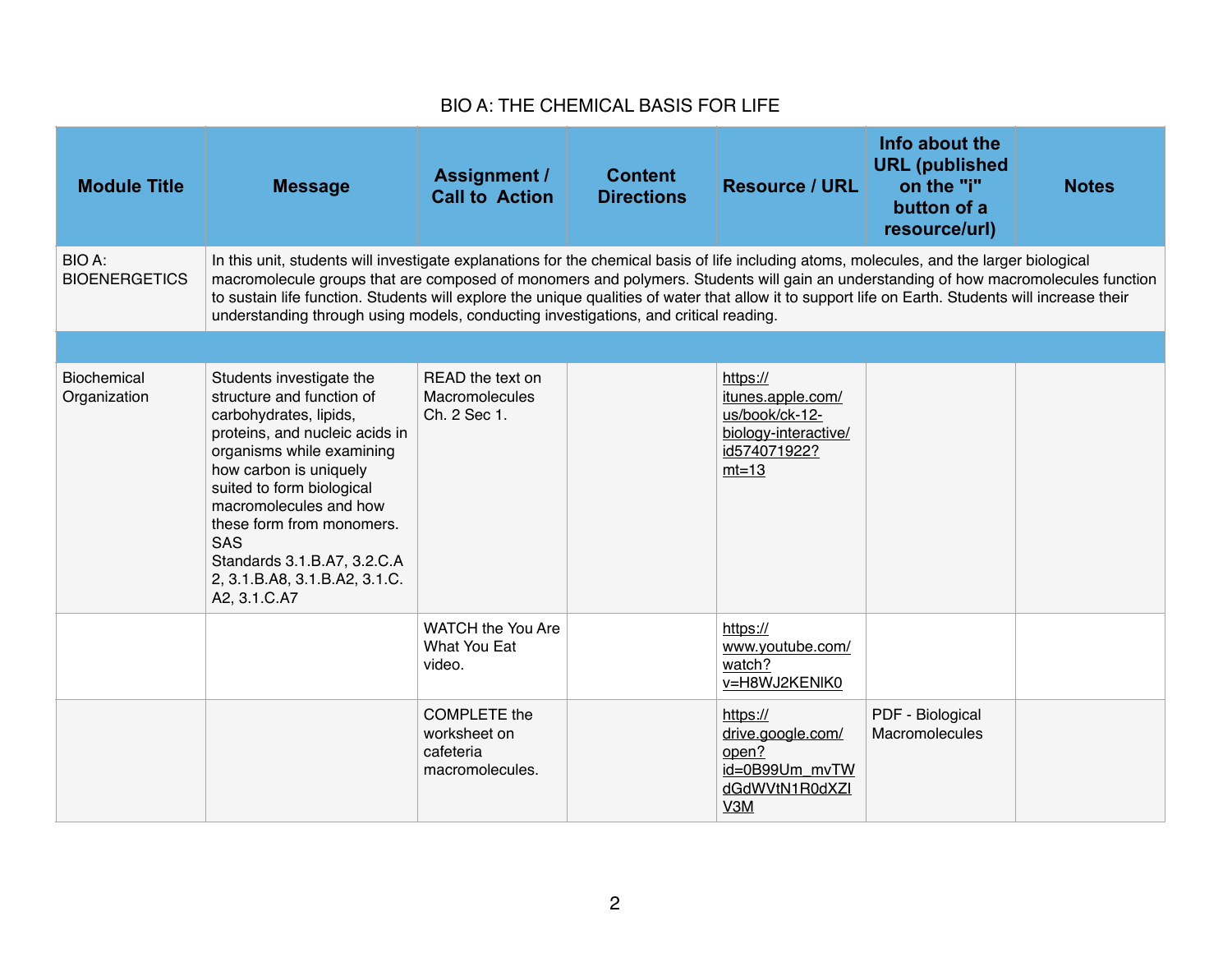|                                |                                                                                                                                                                                                                                            | <b>INTERACT with 3D</b><br>carbohydrates.                                                                       | http://<br>www.echalk.co.uk/<br>3Dmolecules/<br>carbohydrates/<br>amylose.htm?<br>_USE=HTML5         |                                         |  |
|--------------------------------|--------------------------------------------------------------------------------------------------------------------------------------------------------------------------------------------------------------------------------------------|-----------------------------------------------------------------------------------------------------------------|------------------------------------------------------------------------------------------------------|-----------------------------------------|--|
|                                |                                                                                                                                                                                                                                            | <b>WATCH</b> the<br>Amoeba Sisters<br>explain<br>biomolecules.                                                  | Video - The<br><b>Biomolecule Band -</b><br>YouTube[720p]                                            |                                         |  |
|                                |                                                                                                                                                                                                                                            | <b>COMPLETE</b> the<br>Amoeba Sisters<br>video recap<br>worksheet.                                              | https://<br>drive.google.com/<br>open?<br>id=0B99Um mvTW<br>dGTU1MbUNkSTRf<br>V28                    | PDF - Amoeba<br>Sisters: Video<br>REcap |  |
|                                |                                                                                                                                                                                                                                            | <b>CREATE Chatterpix</b><br>for each of the four<br>macromolecules to<br>describe their key<br>characteristics. | https://<br>itunes.apple.com/<br>us/app/chatterpix-<br>kids-by-duck-duck/<br>id734046126?mt=8        |                                         |  |
|                                |                                                                                                                                                                                                                                            | <b>TEST</b> your<br>knowledge of the<br>biological<br>macromolecules.                                           | http://<br>www.phschool.com/<br>science/<br>biology place/<br>biocoach/bioprop/<br>guiz.html         |                                         |  |
|                                |                                                                                                                                                                                                                                            |                                                                                                                 |                                                                                                      |                                         |  |
| Enzymes - Nature's<br>Catalyst | Students examine the role of<br>an enzyme as a catalyst in<br>regulating biochemical<br>reactions while factors such<br>as pH, temperature, and<br>concentration levels can<br>affect enzyme function. SAS<br>Standards 3.1.B.A2, 3.1.B.A7 | READ the text on<br>Enzymes Ch 2.<br>Sec. 2.                                                                    | https://<br>itunes.apple.com/<br>us/book/ck-12-<br>biology-interactive/<br>id574071922?<br>$mt = 13$ |                                         |  |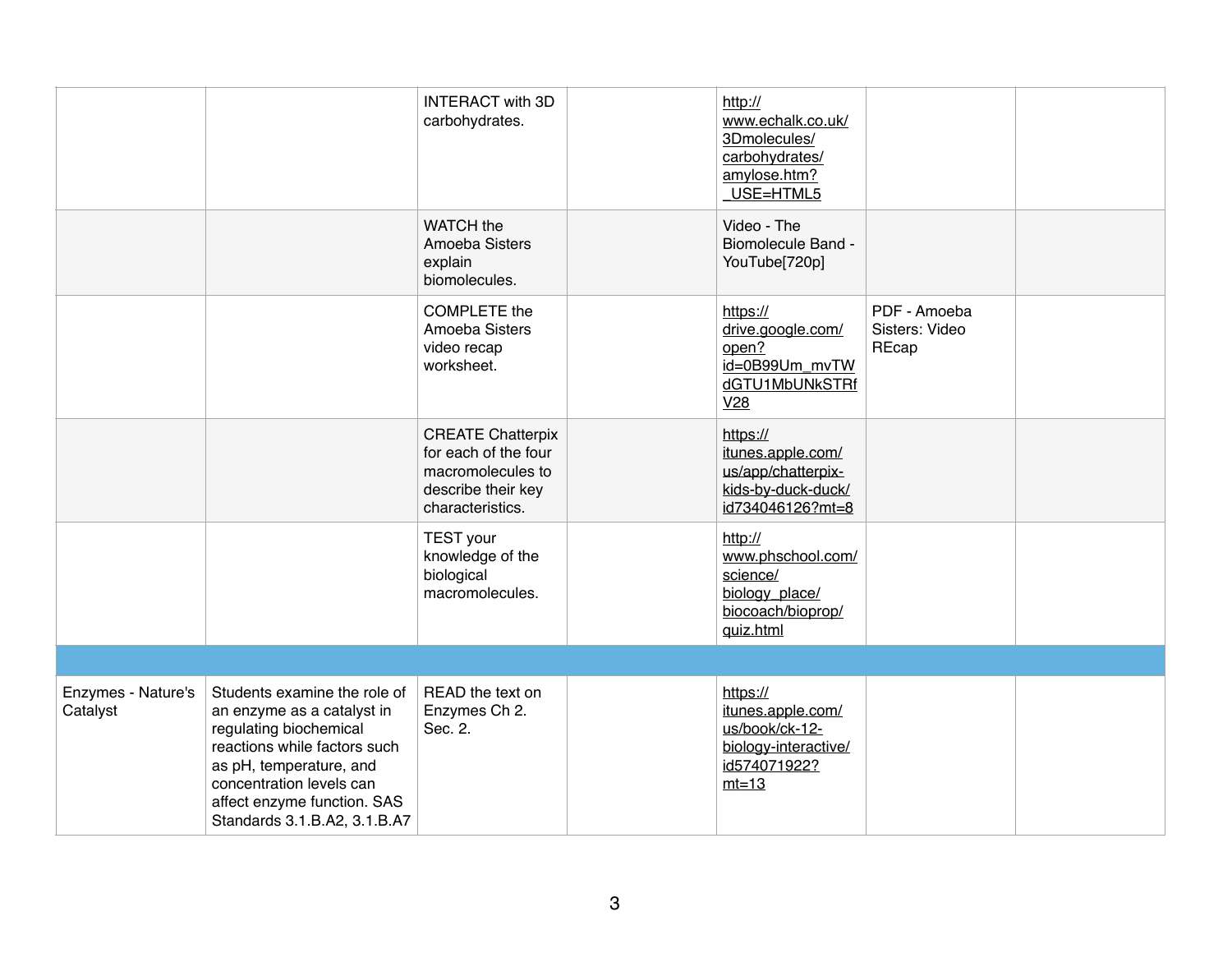| WATCH a video on<br>allosteric regulation<br>of enzymes.                                          | https://<br>www.youtube.com/<br>watch?<br>v=WAZXqhtduFw               |                                                                      | Had to change!!!<br>Broken link in<br>Itunes |
|---------------------------------------------------------------------------------------------------|-----------------------------------------------------------------------|----------------------------------------------------------------------|----------------------------------------------|
| <b>WATCH</b> the<br>Amoeba Sisters<br>explain enzymes.                                            | https://<br>www.youtube.com/<br>watch?<br>v=XUn64HY5bug               |                                                                      |                                              |
| <b>ANALYZE the</b><br>effects of<br>temperature on<br>enzymes activity by<br>completing this lab. | https://<br>drive.google.com/<br>open?<br><b>UWc</b>                  | PDF - Enzyme<br>Lab.docx<br>id=0B99Um mvTW<br>dGQ2JpQ0xqQVMt         |                                              |
| <b>INVESTIGATE the</b><br>rate at which<br>catalase converts<br>substrate to<br>product.          | http://<br>science/<br>biology_place/<br>labbench/lab2/<br>intro.html | www.phschool.com/                                                    |                                              |
| ANALYZE the<br>results from your<br>experiment on<br>enzyme catalysis.                            | https://<br>drive.google.com/<br>open?<br>dHc                         | PDF-<br>_enzymes_virtual_l<br>ab<br>id=0B99Um mvTW<br>dGbTJ5WEVYNFky |                                              |
| ASSESS your<br>understanding of<br>enzymes catalysis<br>based on the<br>experiment.               | http://<br>science/<br>biology_place/<br>labbench/lab2/<br>quiz.html  | www.phschool.com/                                                    |                                              |
| <b>TEST</b> your<br>knowledge of<br>Enzymes.                                                      | http://<br>et/Biology/review/<br>U2Enzymes.htm                        | www.sciencegeek.n                                                    |                                              |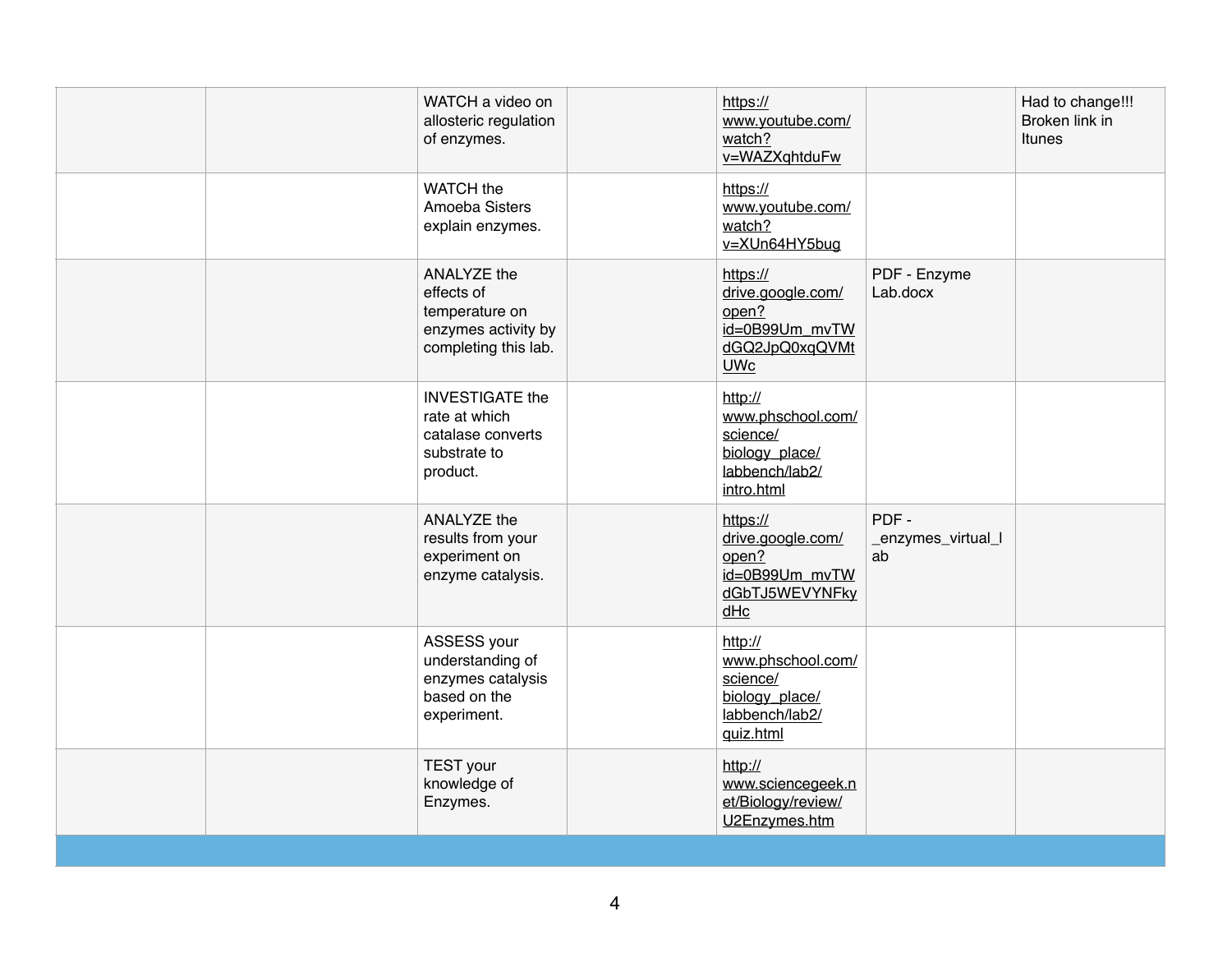| Water - The Magic<br>Molecule | Students investigate the<br>unique properties of water<br>and how these properties<br>support life on Earth. SAS<br>Standards 3.1.B.A8, 3.1.B.A5<br>, 4.2.5.C | READ the text on<br><b>Water Chemistry</b><br>Ch. 2 Sec. 3.     | https://<br>itunes.apple.com/<br>us/book/ck-12-<br>biology-interactive/<br>id574071922?<br>$mt = 13$                                                                              |                                                         |  |
|-------------------------------|---------------------------------------------------------------------------------------------------------------------------------------------------------------|-----------------------------------------------------------------|-----------------------------------------------------------------------------------------------------------------------------------------------------------------------------------|---------------------------------------------------------|--|
|                               |                                                                                                                                                               | READ the article<br>How Water Works.                            | http://<br>science.howstuffwo<br>rks.com/<br>environmental/<br>earth/geophysics/<br>h2o.htm                                                                                       |                                                         |  |
|                               |                                                                                                                                                               | READ the article<br><b>Unusual Properties</b><br>of Water.      | http://<br>chemwiki.ucdavis.e<br>du/<br><b>Physical Chemistry</b><br><b>Physical Properties</b><br>of Matter/<br><b>Bulk Properties/</b><br><b>Unusual Properties</b><br>of Water |                                                         |  |
|                               |                                                                                                                                                               | WATCH a video in<br>the properties of<br>water.                 | http://<br>www.schooltube.co<br>m/video/<br>b36a222fcdfef2db9<br>af8/Properties-Of-<br>Water                                                                                      |                                                         |  |
|                               |                                                                                                                                                               | <b>COMPLETE</b> the<br>review worksheet<br>on water properties. | https://<br>drive.google.com/<br>open?<br>id=0B99Um mvTW<br>dGSGRuNkRUbVh<br>4QIE                                                                                                 | PDF - Properties of<br><b>Water Review</b><br>Worksheet |  |